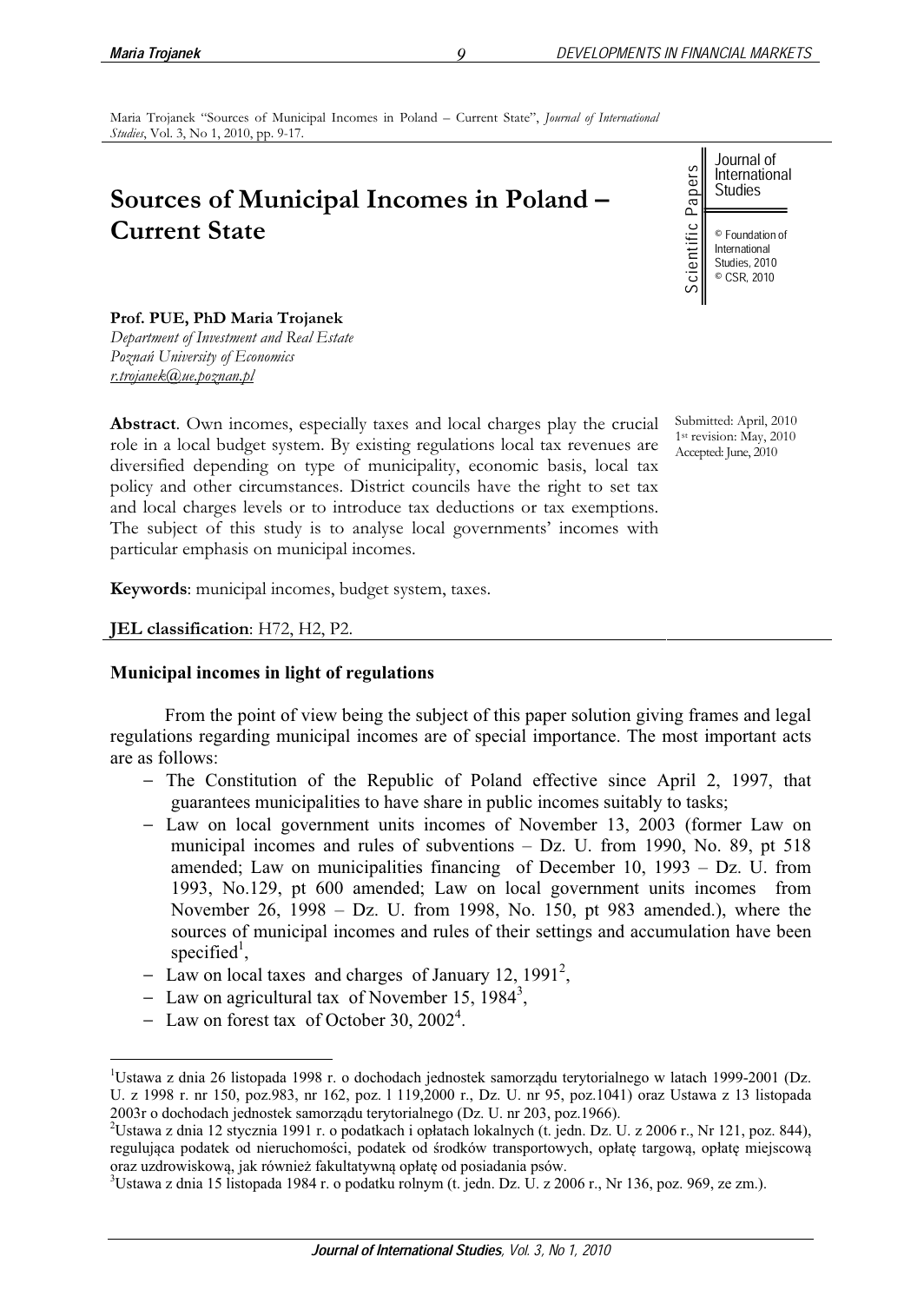Municipal incomes may be classified basing on various criteria. These criteria are not always exact enough and that is the source of various groups of these incomes. Example: the Constitution of the Republic of Poland (Art. 167 section 2 and 3) specifies three types of incomes being a source of financing of local governments. There are own incomes, subventions and subsidies. Constitutional regulations regarding local governments' financing say that:

- local governments' incomes shall be adjusted subject to tasks of individual levels,
- additional tasks are connected with indication of their financial sources and local government units have the right to set tax and local charges levels within the scope presenting in the Constitution.

Law on public finance of August  $27$ ,  $2009<sup>5</sup>$  presents the following classification:

- public revenues,
- means from the EU budget,
- non-refundable means from foreign sources,
- incomes of state budget and budgets of local government units,
- incomes of public finance units coming from their activities and other sources.

The most common classification of incomes that occurs in the specialist literature $6$  is as follows:

- own incomes,
- transfers from state budget and from other local government units or out-of-budget sources,
- shares of local government units in tax incomes of the state budget.

Law on local government units incomes contains the specific regulations regarding sources of incomes of local government units. According to Article 3 of this law incomes of local government units are:

- own incomes.
- general subvention,
- grants from the state budget.

Moreover, own incomes (due to the contents of this article) are consisted of shares in incomes from personal and corporate income tax. Own incomes of local government unit shall be:

- non-refundable means from foreign sources,
- means from the EU budget,
- other financial means specified in separate regulations.

According to the law quoted, own incomes of municipalities are: 1) incomes from:

- property tax,
- agricultural tax,
- forest tax,
- vehicle tax,
- personal income tax,
- $-$  tax on dogs,
- inheritance and donation tax,
- $-$  tax on civil law entities;

*10*

 $^{4}$ Ustawa z dnia 30 października 2002 r. o podatku leśnym (Dz. U. Nr 200, poz. 1682, ze zm.)

<sup>5</sup> Ustawa z dnia 27 sierpnia 2009 r. o finansach publicznych (Dz. U. 2009 nr 157 poz. 1240)*.*

<sup>6</sup> Por. P. Swianiewicz, Finanse loklane – teoria i praktyka, Municipum SA, Warszawa, 2004 r., s. 29-31, L. Patrzaáek, Finanse samorządowe, Wyd. AE we Wrocáawiu, Wrocáaw 1999 r., s.75 i dalsze, S. Owsiak, Finanse publiczne, PWN, Warszawa 2002 r., s. 341 – 353.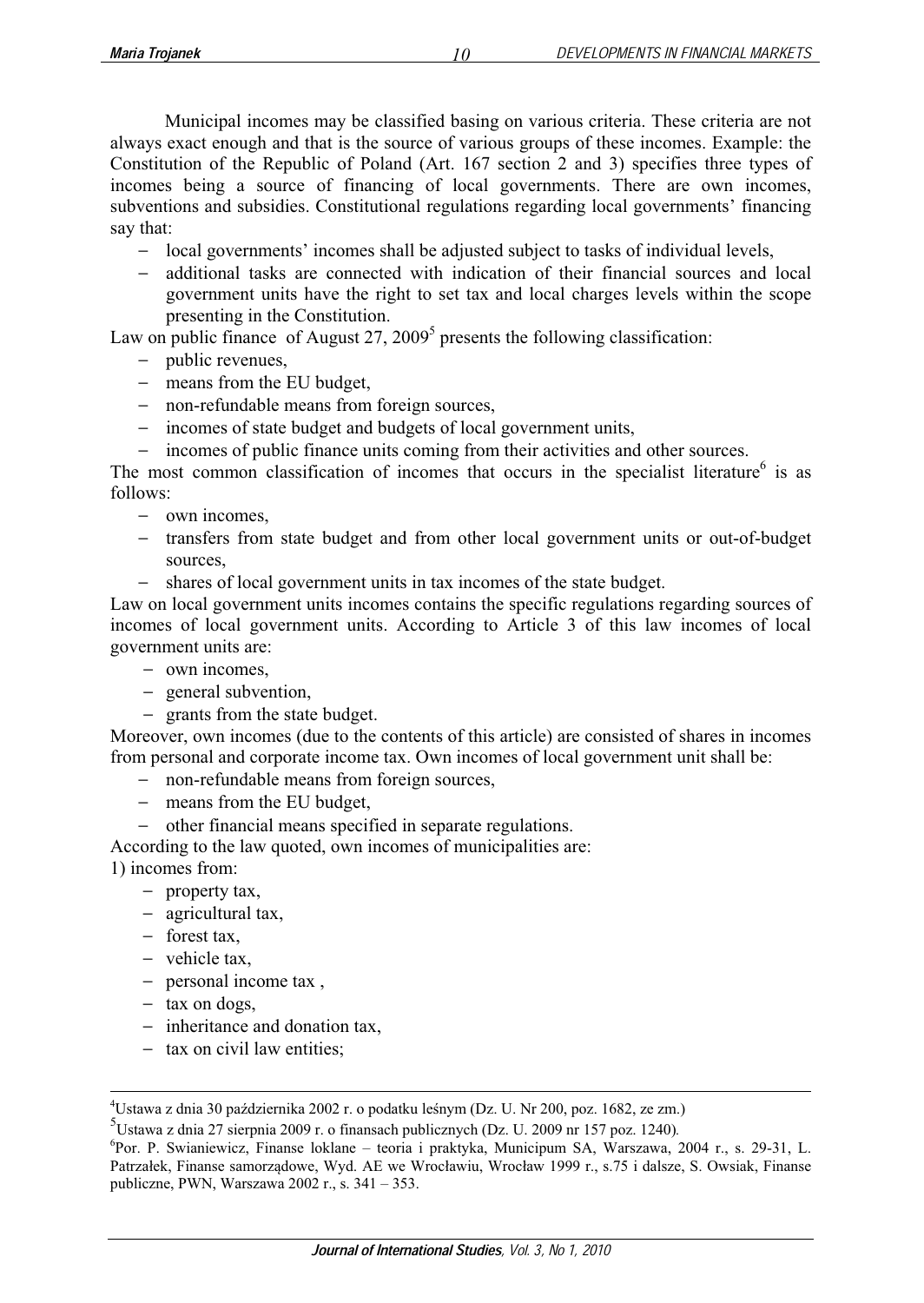- 2) incomes from:
	- $-$  stamp duty,
	- market charge,
	- local charge,
	- administrative charge,
	- $\frac{1}{2}$  service charge in part specified in law from February 4, 1994 Law on geology and mining (Dz. U. No. 27, point 96, amended)
	- other municipal incomes paid due to separate regulations;
- 3) incomes collected by municipal budget units and incomes from municipal budget companies,
- 4) incomes from municipal possessions;
- 5) inheritance, bequests and donations to municipality;
- 6) incomes from fines specified in separate regulations;
- 7) 5,0 % of incomes for the state budget in connection with government administration tasks and other tasks basing on proper regulations;
- 8) interest rates from loans granted by municipality unless separate regulations agree otherwise;
- 9) interest for late payment due being municipal incomes ; unless separate regulations agree otherwise;
- 10) interest of bank deposits
- 11) subsidies from budgets of other local government units;
- 12) 39,34% share in incomes from personal tax derived from tax payers being municipal residents;
- 13) 6,71*%* share in incomes from corporate tax derived from tax payers having their registered offices in the municipal territory;
- 14) other incomes due according to separate regulations.

# **Own incomes of municipalities**

**Property tax**<sup>7</sup> plays the leading role among other local taxes. It is the source of municipal incomes. In the majority of countries capital value (market value of a whole property or a part of property) or rental value (according to market rental prices) form the basis of this tax.

- The following properties or buildings are taxable in Poland:
- lands,
- buildings and parts thereof,
- building constructions and part thereof related with conducting business activity,
- lands classified in the land and building records as arable lands, tree- and bush-covered areas in arable lands with business activity.

Owners, holders per se, perpetual users and holders without legal ownership rights are entities of the property tax.

Tax rates are set by a district council and their level cannot be higher than maximal tax rates annually announced by the Minister of Finance. Moreover, a district council can set up tax rates lower than maximal ones and determine other tax exemptions. There is a tax exemption on some properties. For example properties or their parts that serve local government's purposes, construction of public roads, lands under flowing waters and navigable channels, construction and lands used directly for production and transmission of electric energy.

 $7$ Law on local taxes and charges from January 12, 1991(Dz. U. from 1991, No.9, pt. 84, amended).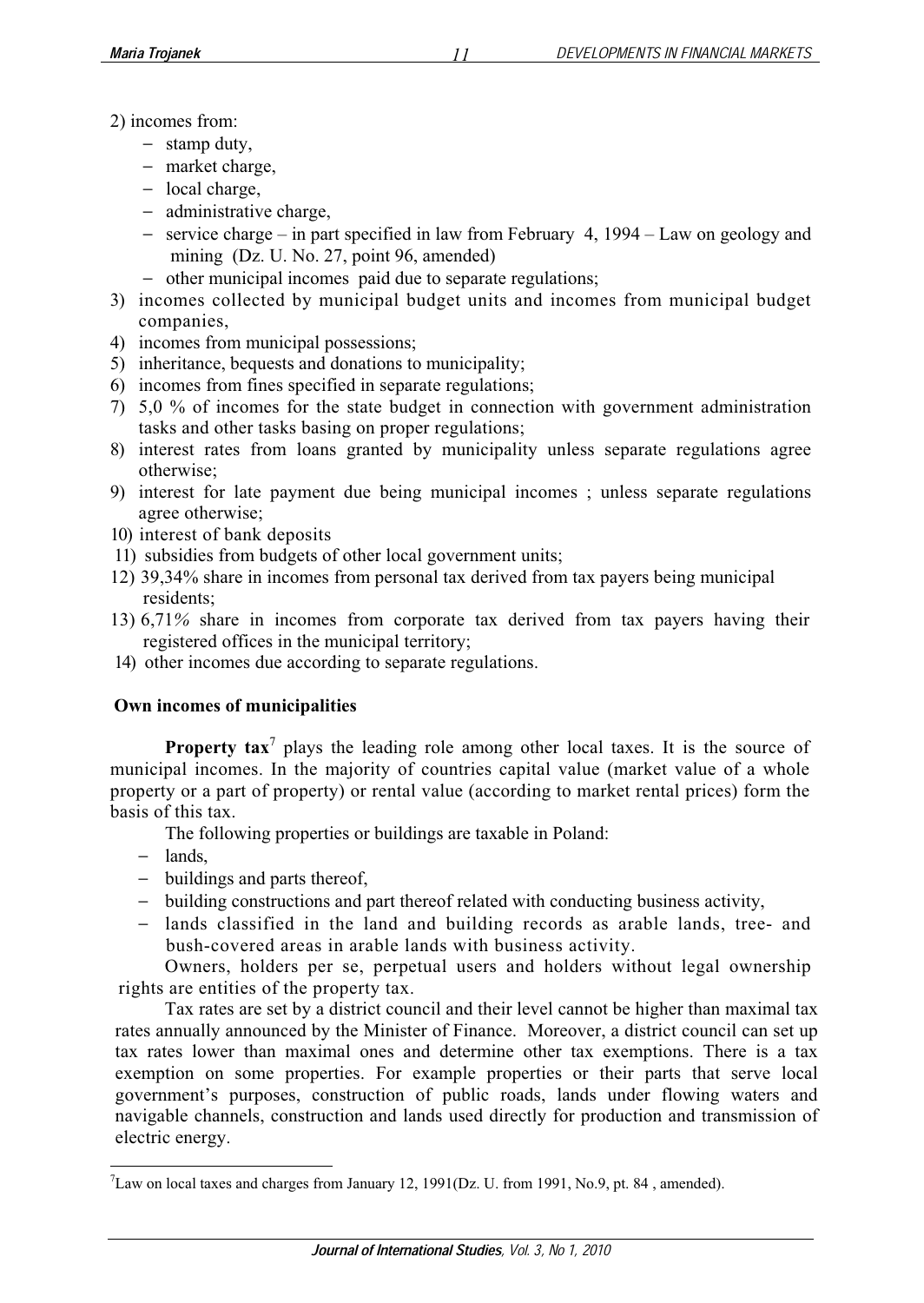Due to announcement from August 3, 2009 regarding maximal tax and local charges rates (M. P. No. 52, point 742) real estate tax rates in 2010 are as follows:

### 1) from land tax:

- a) connected with business activity regardless of classification in land records – **0,77** PLN per 1 sq.m,
- b) under lakes being retention water bodies or hydroelectric power plants – **4,04** PLN per 1 ha,
- c) other lands, including lands occupied to provide payable business activities by charities – **0,39** PLN per 1 sq.m;
- 2) from buildings and parts thereof:
	- a) residential **0,65** PLN per 1 sq.m of usable floor space,
	- b) connected with business activity and residential buildings or parts thereof occupied to provide business activity – **20,51** PLN per 1 sq.m of usable floor space,
	- c) occupied to provide business activity within the range of trade of certified seeds – **9,57** PLN per 1 sq.m of usable floor space,
	- d) occupied to provide health services' business activity **4,16**, PLN per 1 sq.m of usable floor space,
	- e) others, including these occupied to provide payable business activities of charities **6,88** PLN per 1 sq.m of usable floor space;

3) from buildings - 2% of their values calculated due to Article 4 section 1 point 3 and sections 3-7.

The following changes have been introduced from 2003:

- $-$  the additional property tax rate for buildings, namely the tax rate on buildings occupied for business activities in providing health care benefits – **3,46** PLN per 1 sq.m of usable floor space;
- instead of creating the possibility of lowering the record by the municipal council to 50% of the maximum property tax rate, a provision was introduced decisive situations in which the municipal council may vary the rates for different types of taxation. With differential rates of property tax on land (set out in paragraph. 1 pt. 1) the municipal council may include in particular the location, type of operation, type of construction, purpose and method of use. In turn, when determining property tax rates for buildings or parts thereof (referred to in paragraph. 1 pt. 2) the municipal council may vary the amount of items for different types of taxation, in particular regarding the location, method of use, type of construction, condition , age of the building;
- moreover, in determining these rates (except for residential buildings) the municipal council may vary the rates for different types of objects of taxation, in particular regarding the nature of activities.

The rules applicable property tax has been referred to the Law on local taxes and charges. The taxable amount is the area of usable land and buildings. Municipalities have set the upper limit of quota rates (given annually by the Minister of Finance), which are not allowed to exceed. Most municipalities apply the maximum or close to the ceiling. Regardless of location, therefore, the standard of the property, the technical condition of buildings and other relevant characteristics of real estate taxes in the municipality are the same. There is also irrelevant whether this is a newly built hotel with a privileged location or building in a poor state of repair in the provinces. Under the current legal status, albeit of the municipal council are able to differentiate the tax rates are, however, that option is rarely used. It is difficult to create a fair system of differential tax rates.

**Agricultural tax**<sup>8</sup> was introduced in Poland under that name in 1984. Until 1991,

<sup>8</sup>Law on agricultural tax, (Dz. U. from 1984, No. 52 amended.)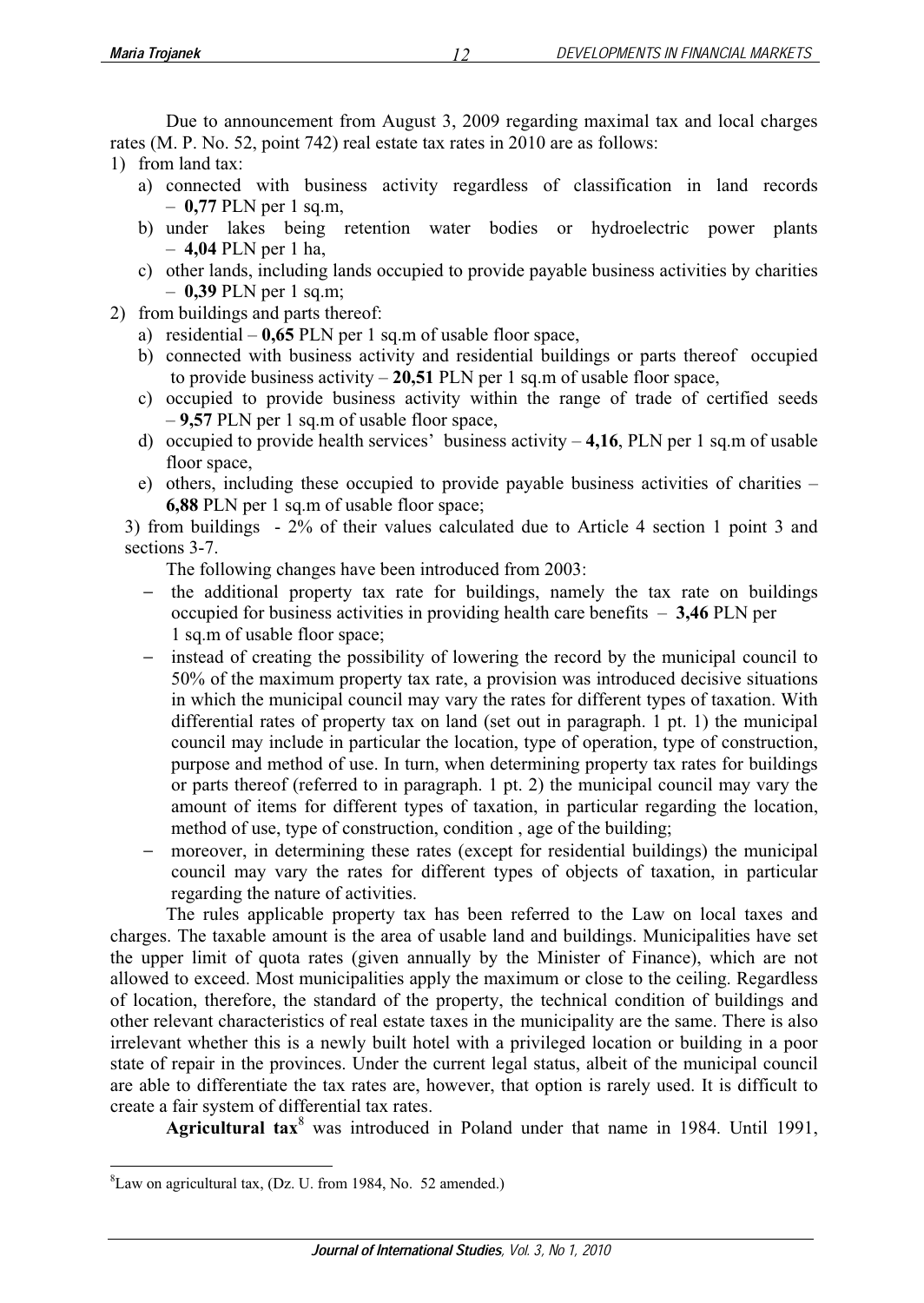agricultural tax was made up of two part, the tax on agricultural land and agricultural tax revenue from special branches. The entities of agricultural tax are owners and holders of the farm itself. This tax burden on individuals, organizational units having no legal personality. Subject to tax – in accordance with the law - they are farmland with total area of one hectare or arable land with an area exceeding 1 ha rate. The taxable amount is the number of hectares conversion.

*13*

Number of hectares of conversion is dependent on:

- type of agricultural land,

 $-$  tax districts.

- classes of agricultural land.

Generally accepted principle that, the better the quality of agricultural land, the higher the rate. Conversion of farmland included in the table below

| <b>Types of</b><br>farmland | Arable land        |             |      |      | <b>Meadows and pastures</b> |             |      |      |
|-----------------------------|--------------------|-------------|------|------|-----------------------------|-------------|------|------|
| <b>Tax districts</b>        | I                  | $\mathbf H$ | П    | IV   | I                           | $\mathbf H$ | Ш    | IV   |
| <b>Classes</b><br>farmland  | <b>Conversions</b> |             |      |      |                             |             |      |      |
| I                           | 1,95               | 1,80        | 1,65 | 1,45 | 1,75                        | 1,60        | 1,45 | 1,35 |
| П                           | 1,80               | 1,65        | 1,50 | 1,35 | 1,45                        | 1,35        | 1,25 | 1,10 |
| <b>IIIa</b>                 | 1,65               | 1,50        | 1,40 | 1,25 |                             |             |      |      |
| Ш                           |                    |             |      |      | 1,25                        | 1,15        | 1,05 | 0,95 |
| <b>IIIb</b>                 | 1,35               | 1,25        | 1,15 | 1,00 |                             |             |      |      |
| <b>IVa</b>                  | 1,10               | 1,00        | 0,90 | 0,80 |                             |             |      |      |
| IV                          |                    |             |      |      | 0.75                        | 0,70        | 0.60 | 0,55 |
| <b>IVb</b>                  | 0,80               | 0,75        | 0,65 | 0,60 |                             |             |      |      |
| V                           | 0,35               | 0,30        | 0,25 | 0,20 | 0,20                        | 0,20        | 0,15 | 0,15 |
| VI                          | 0,20               | 0,15        | 0,10 | 0,05 | 0,15                        | 0,15        | 0,10 | 0,05 |

Table 1. Conversion of farmland

Source: Art. 4 pt. 5 Law on agricultural tax

The tax rate expressed as the equivalent of 2.5 quintals of rye for the first three quarters of the year preceding the tax is applied to the hectares of farm livestock.

 In this tax exemption in question are used, for example: agricultural land classes V, VI, VTZ, land located in the border belt roads, arable lands and meadows and pastures of reclamation, the land remaining uncultivated land. In addition, taxpayers are entitled to relief in respect of:

– holding the position of the foothills and mountain areas,

- natural disasters.

- acquiring land for the establishment or enlargement of farm,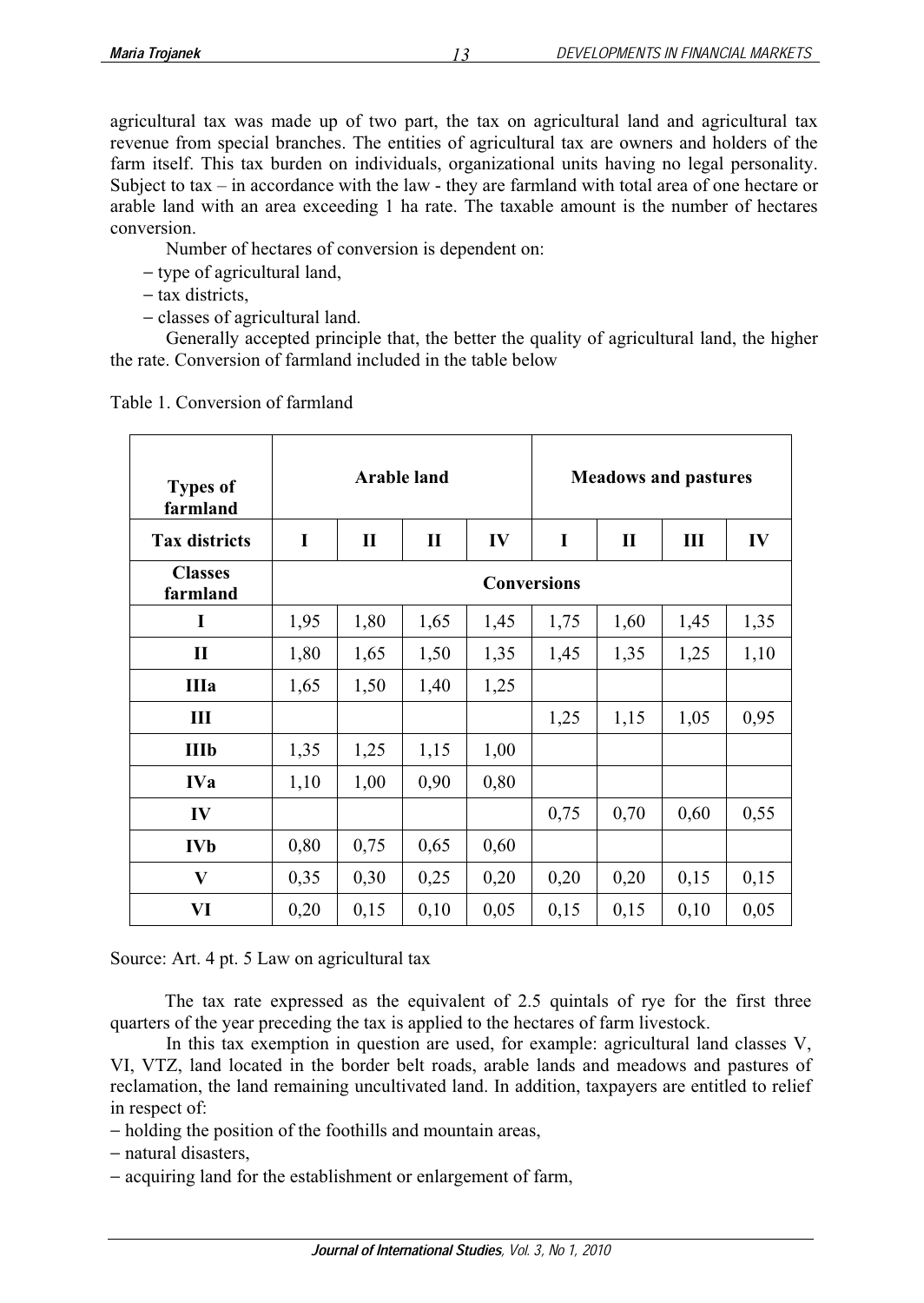make investments such as the rehabilitation of the environment, the purchase and installation of sprinkler.

**Forest tax**<sup>9</sup> has been introduced in 1992 with the Law on forests. In accordance with binding Law on forest tax from October 20, 2002, entity tax are natural and legal persons and organizational units without legal entity, owning or spontaneous forest owners or holders of forest owned by the State Treasury or local government unit.

The subject of the tax are all forests within the meaning of Article 3 of the Law on forests, with the exception not related to forestry, seized on the holiday resorts, building plots, recreation plots and administrative decisions are excluded from the forest for purposes other than forestry. The taxable amount is the number of hectares of forest conversion, calculated from the surface of the main tree species in the stand and stand grade classes for the main tree species. The tax rate is equivalent to 0.220 cubic meters of coniferous wood sawmill, calculated at the average selling price of wood, obtained by the Superintendence for the first three quarters of the year preceding the tax year.

 The share of revenue of a/m sources is diverse, in fact depends on the type of community, resource and property type and the scale and characteristics of their operations. In most communities the agricultural tax usually plays a larger role as a source of income in an agricultural communes (rural areas) than, for example property tax. This, in turn, is a major source of income in municipalities where it is located many actors engaged in diversified business activities.

#### *Vehicle tax*

The subject of this tax are natural and legal persons and entities without legal entity owning the means of transportation.<sup>10</sup> It should be noted that since 1998 there has been a significant narrowing of the scope of this tax. Municipalities have only limited powers in the shaping of the tax. In determining the rates of tax, the municipal council may take into consideration the means of transportation, load, total mass, age and other characteristics (eg. number of seats).

# *Personal income tax paid in the form of a tax card*<sup>11</sup>

Taxpayers of the income tax paid in the form of a tax card shall be natural persons that lead non-agricultural business activities in such branches as services and crafts (building services, hairdressing, cosmetics etc.), retail trade of foodstuff and others. Natural persons leading service or service-production business activies pay the tax in such form after they place a proper application in the finance office. The amount of income tax in the form of a tax card fixed monthly rate, the amount of which has an impact type of operation, number of employees and number of inhabitants of the locality in which business is carried on.

 $^{9}$ Ustawa z dnia 28 września 1991 r. o lasach (Dz. U. z 1991 r., nr 101).

<sup>&</sup>lt;sup>10</sup>Por. Ustawa z dnia 12 stycznia 1991 r. o podatkach i opłatach lokalnych, Dz. U. z 1991 r. Nr 9, poz. 31 z późn. zm.

<sup>&</sup>lt;sup>11</sup>Por Ustawa z 20 listopada 1998 r. o zryczałtowanym podatku dochodowym od niektórych przychodów osiąganych przez osoby fizyczne (Dz. U. 1998 r., Nr 114, poz. 930).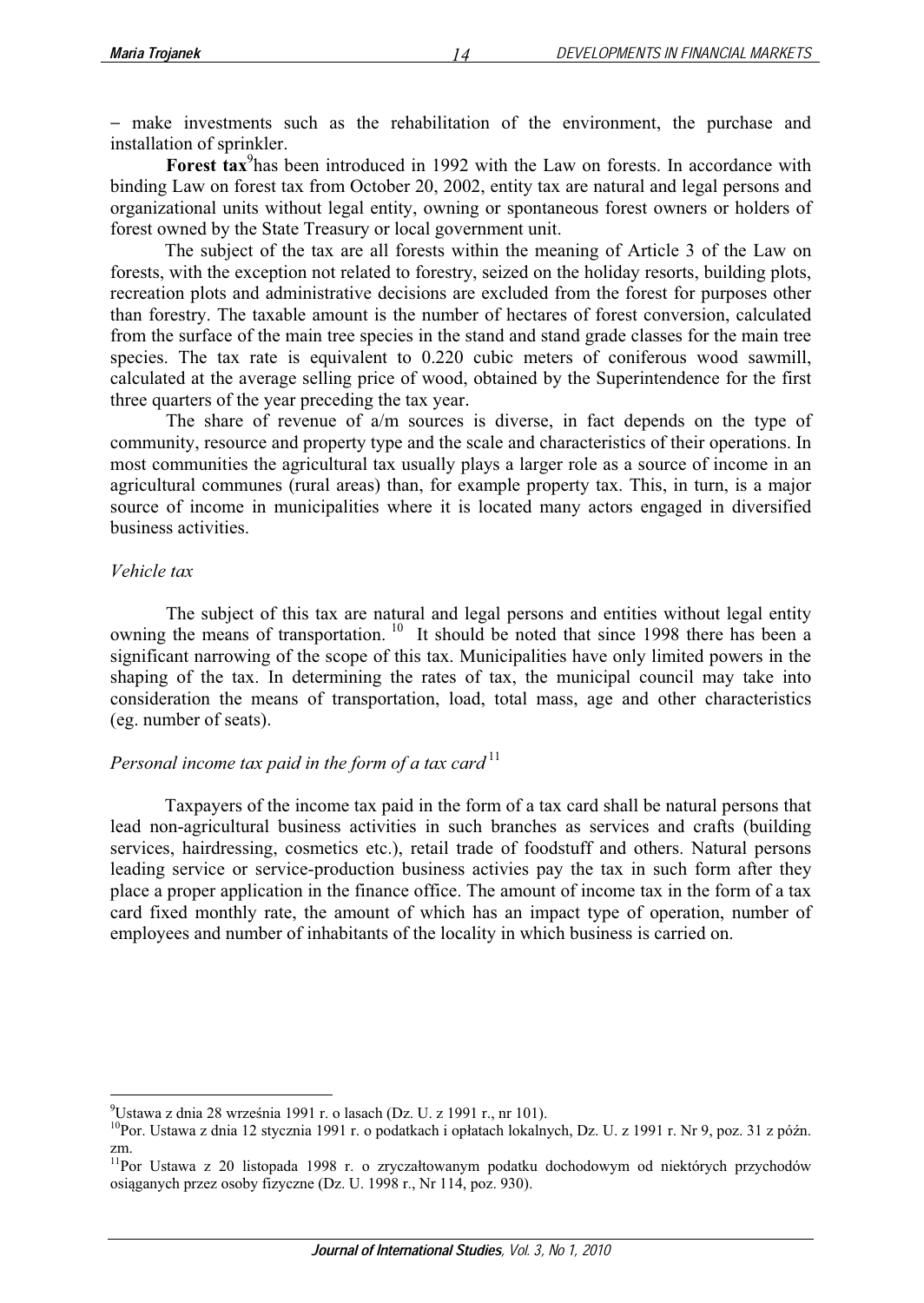#### *Inheritance and donation tax*

According to Article 1 of the Law on inheritance and donation<sup>12</sup>, acquisition of property objects and property rights in the country by individuals subject to tax on inheritance and donations. The Act lists a number of tax exemptions. The taxable value of the acquired property and property rights after deduction of charges and debts. The value of property and property rights is determined by the state and the rights of those things on the purchase and market prices of tax obligations. The tax payable is determined according to the tax group, which is considered one of the buyer. In each group, the tax was fixed tax-free amount. The inclusion of a specific group (one of three) the tax is made on the basis of the personal relationship of the purchaser to the person from whom or at which they were acquired things, or property rights.

#### *Tax on civil law entities*

With this tax there are taxed transactions mentioned exhaustively, such as, for example: a sales contract, loan agreement, contract, gift, guarantees and other agreements. The taxable amount and rate of tax on civil - legal entities are diverse and dependent on the subject of taxation. The value of the tax is determined on the basis of average prices in the course of things of the same genus and species, including their location, condition and degree of wear, and property rights in the course of the same kind. For example: real estate sales contract is taxed at the rate of tax of 2%, the taxable amount is the average price received for similar properties in that city.

Another source, in addition to taxes, own revenues are fees charged under the Law on local taxes and charges and fees regulated by other laws. Under the Law on local taxes and charges are levied: market, local and administrative.

**Market charge<sup>13</sup>** is collected from natural persons, law entities and organisations with no legal entities that sell on local market places. Market charge is collected independently of the charges levied for the use of equipment for fairs and other services provided by the marketplace operator. The maximum rate defined by the Ministry of Finance, while the detailed structure regulates the municipal council.

Charges such as stamp duty, service, adjacent and spatial planning charge are collected under the others laws.

**Stamp duty**<sup>14</sup> is paid by natural persons, legal persons, organisation without legal entity if at their request or as a result of the declaration made by them seems to be a certificate or permit or documents. Rates, fees are set by statute. Since this fee is applicable exemption.

**Service charge**<sup>15</sup> is an important source of power budgets of the municipalities exploiting mineral deposits. Service charge is paid by the entrepreneur who has a concession to exploit mineral deposits.

Service charge imposes a fee concession-granting authority (governor or the Minister for the Environment). Operating fee revenue is in part a municipality (60%) in which business is carried on, and 40% - income of the National Fund for Environmental Protection and Water Management. The basis for the calculation of the fee is the amount of minerals extracted from the deposit or the amount of material extracted or enriched refined and the sale price of

 $12$ Ustawa z dnia 28 lipca 1983 r. o podatku od spadków i darowizn, Dz. U. z 2004 r., Nr 142, poz. 1514 z późn. zm.

<sup>&</sup>lt;sup>13</sup>Ustawa z dn. 31 stycznia 1989 r. o opłacie skarbowej, Dz. U. z 1989 r., Nr 4, poz. 23 z późn. zm.

<sup>&</sup>lt;sup>14</sup>Por. Ustawa z dnia 16 listopada 2006 r. o opłacie skarbowej, Dz. U. z 2006 r., Dz. U. nr 225, poz. 1635 z późn. zm.)

<sup>&</sup>lt;sup>15</sup>Por. ustawa z dnia 4 lutego 1994 r., Prawo geologiczne i górnicze, Dz. U. Nr 27, poz. 96 z późn. zm.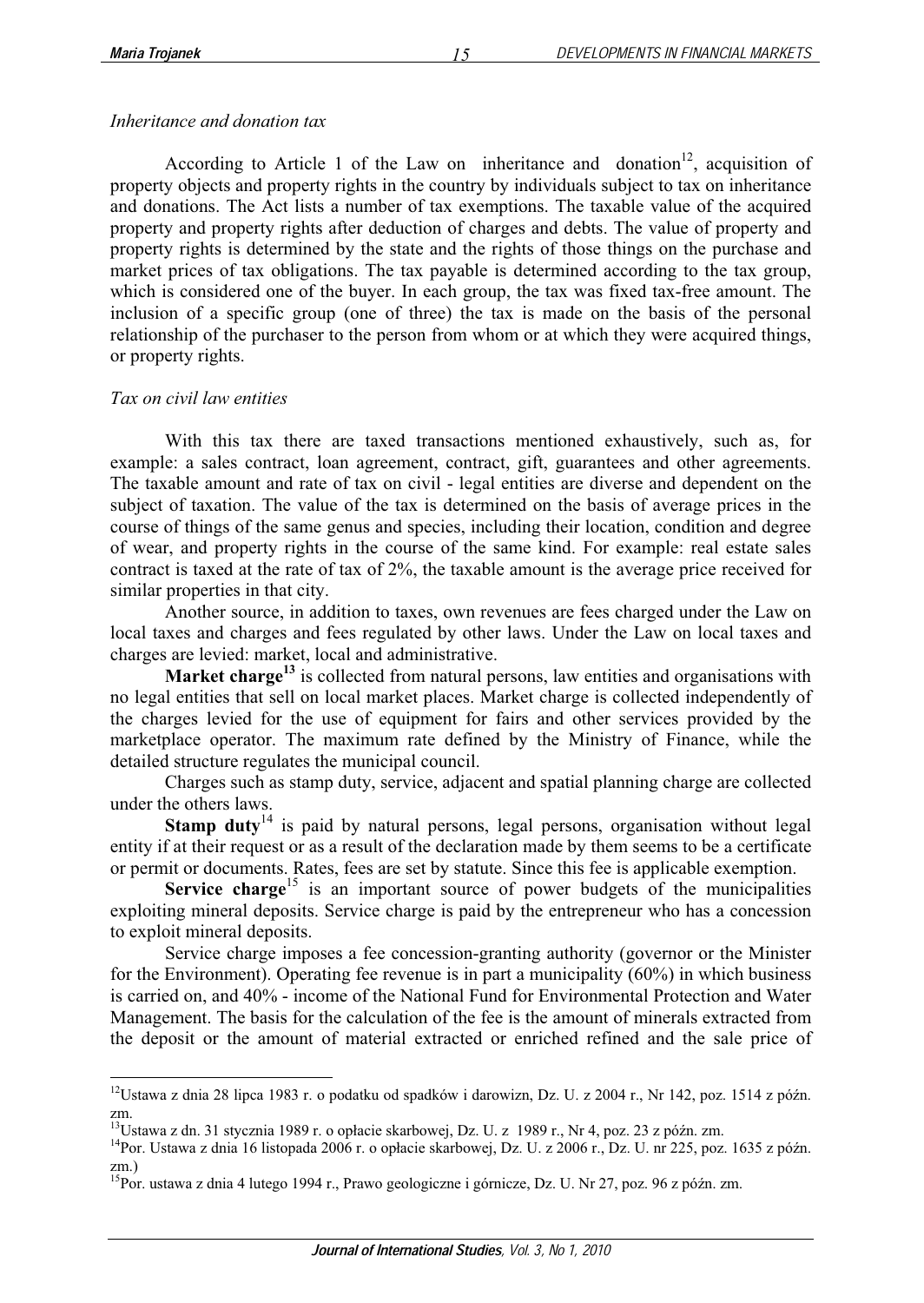minerals.

Adjacent charge<sup>16</sup> – in accordance with Article 4. 1911 Law on Land Management - a fixed fee due to rising property values due to:

*16*

- The construction of technical infrastructure equipment grant of the Treasury, local government unit hotel, funds from the EU budget or from foreign sources of nonreimbursable,

- Merge and division of property,

- Division of property.

Establishing and charge depend adiacenckiej property value increase due to the actions mentioned above. The amount of the percentage fee fixed adiacenckiej municipal council by resolution. For example, in the case of property value increase due to the construction of infrastructure, adiacenckiej fee is not more than 50% of the difference between the value of the property they had before the construction and the value of the property after construction.

**(Spatial) planning charge**<sup>17</sup> is charged by the municipality under the Act of 23 March 2003 on planning and land development due to increase in value of property resulting from enactment of local land use plan. In accordance with the provisions of Article. Paragraph 36. 4 this Act, if in connection with the adoption or alteration of the local plan, the increase in the value of real estate, and the owner or perpetual usufructuary sells it, the mayor (mayor or president) takes a one-off charge established in this plan, in an amount not greater than 30% increase in the value property. Percentage fee planning defines the municipal council. Determination of fees planning can take place within five years from the date on which the local plan or its amendment became applicable.

#### **Subsidies and grants as a source of own income**

Subsidies and grants are the forms of transfer of funds from the central budget to local government units (municipalities, districts, provinces). The difference between the subsidy and the subsidy comes down to this, that the subsidy is not earmarked for a specific purpose. In addition, grants may come from sources other than the state budget. Subsidy is a form of power budgets of local government units and act as regulatory and stimulating. The regulatory function is associated with anti-consolidating, and deepening the disparities associated with:

- uneven distribution of their sources of income,

- efforts to creating the conditions within the country close to meeting basic needs in social infrastructure,

- elimination of need for state differences in the technical infrastructure.

In turn, a function stimulant (stimulates) stems from the fact that the purpose of local government should be - except as to create conditions to meet the needs of residents maintain or take action to increase the number of jobs and expanding the revenue base of a specific territorial unit. General subsidy is divided into three parts:

- equalization - its purpose is to equalize the differences in the performance of tax revenue,

- educational - to fund the tasks of education,

- balancing - the objective is to supplement the income due to changes in the financing of local government tasks.

The allocation of subsidies is based on objective and measurable criteria, described in detail in the law on local government income. Given the large variety of different algorithms for determining the subsidies to local governments, we have omitted in the preparation of

<sup>&</sup>lt;sup>16</sup>Ustawa z dn. 21 sierpnia 1997 r. o gospodarce nieruchomościami, tekst jednolity, Dz. U. z 2004 r., Nr 261, poz. 2603<br><sup>17</sup>Ustawa o planowaniu i zagospodarowaniu przestrzennym, Dz. U. Nr 80, poz. 717 z późn. zm.